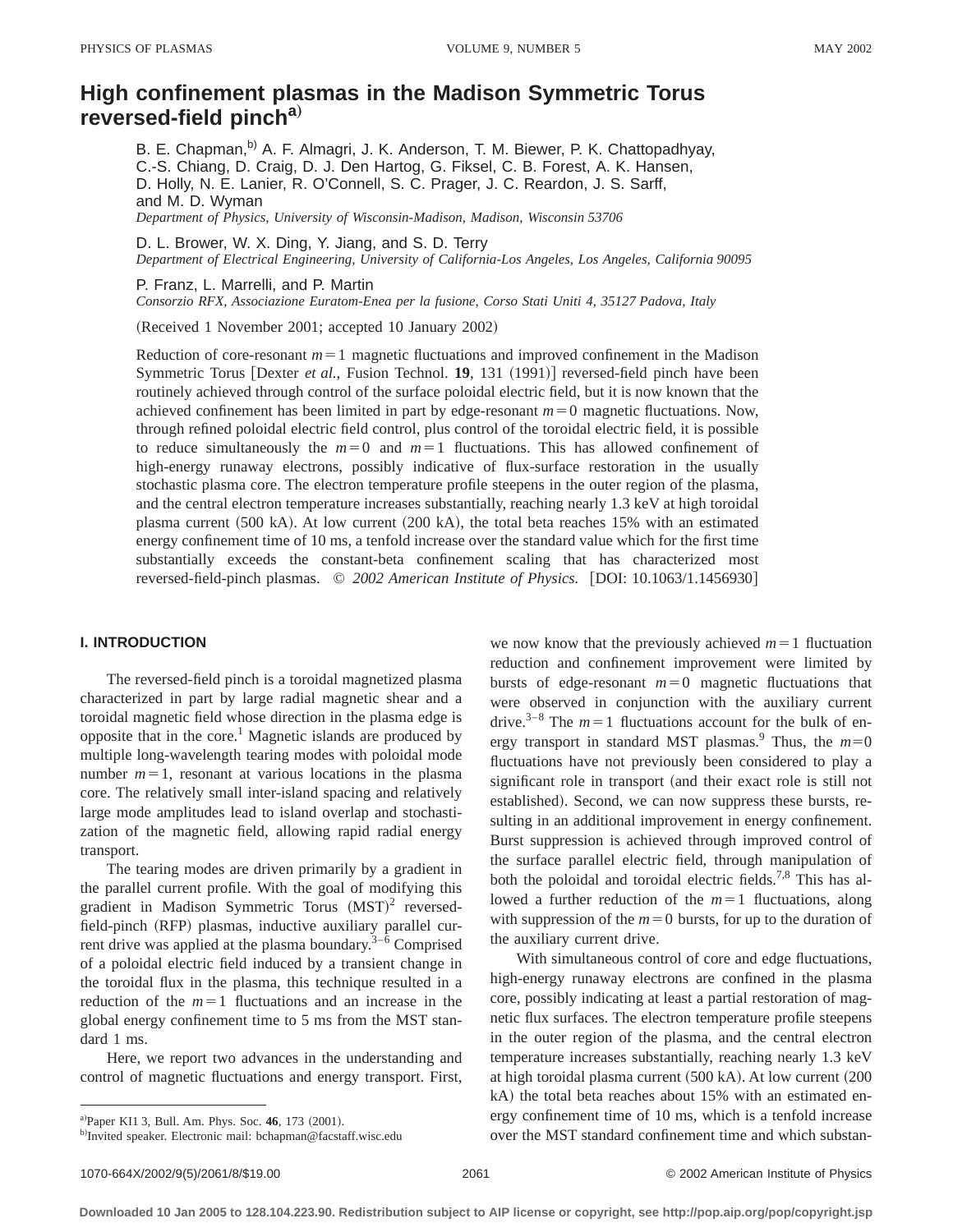

FIG. 1. Surface (a) poloidal and (b) toroidal electric fields, surface (c) poloidal, and (d) toroidal magnetic fields, and (e) surface parallel electric field in a 500 kA plasma with auxiliary current drive beginning at about 8.5 ms.

tially exceeds for the first time the confinement scaling that has characterized most RFP plasmas.<sup>8</sup>

In what follows, we discuss the application of and limitations on the inductive auxiliary current drive and describe the achieved fluctuation reduction. Following this are data illustrating the confinement of high-energy runaway electrons. Last, we describe the changes that occur in the temperature, density, energy confinement time, and beta.

## **II. EXPERIMENTAL APPARATUS AND TECHNIQUE**

The ohmically heated MST RFP plasma has major and minor radii of 150 and 51 cm, the latter determined by graphite limiters covering roughly 10% of the plasma-facing wall. The 5 cm thick conducting shell has a minor radius of 52 cm and also acts as the vacuum vessel and single-turn toroidal field winding. All of the plasmas described here were fueled with deuterium, but fluctuation reduction is also reliably achieved in hydrogen and helium.

We have established that sustained  $m=0$  and  $m=1$  fluctuation reduction requires  $E_{\parallel} \ge 0$ , where  $E_{\parallel} = E_{\parallel}(a) = \mathbf{E} \cdot \mathbf{B}/B$  $=(E_{\theta}B_{\theta}+E_{\theta}B_{\phi})/B$  is the surface parallel electric field,  $E_{\theta}$ and  $E_{\phi}$  are the surface poloidal and toroidal electric fields,  $B_\theta$  and  $B_\phi$  are the surface poloidal and toroidal magnetic fields, and *B* is the total surface magnetic field. The wave forms of  $E_{\theta}$ ,  $E_{\phi}$ ,  $B_{\theta}$ ,  $B_{\phi}$ , and  $E_{\parallel}$  from a discharge with auxiliary parallel current drive are shown in Fig. 1. From about 8.5–15 ms,  $E_{\parallel}$  is maintained through the  $E_{\theta}B_{\theta}$  term. Five consecutive triangular  $E_{\theta}$  pulses are provided by the toroidal field circuit, which increases  $\left|B_{\phi}(a)\right|$ . During this time,  $E_{\phi}$  is in the (normal) direction to sustain the toroidal plasma current in the core, making a negative contribution to  $E_{\parallel}$  in the edge. After 15 ms,  $E_{\phi}$  is reversed, further sustaining  $E_{\parallel} \ge 0$  in the edge.

To better understand the role played by  $E_{\phi}$ , refer to Fig.  $2(a)$ , which contains the full magnetic field profiles estimated with a cylindrical equilibrium model for a plasma with a relatively large (negative)  $B_{\phi}(a)$ . A key location in the  $B_{\phi}$ profile is the toroidal magnetic field reversal radius,  $r_{\text{rev}}$ ,



FIG. 2. Estimated profiles of (a) toroidal and poloidal magnetic fields, and (b) the safety factor for a 230 kA plasma with strong toroidal magnetic field reversal. Locations of  $m=1$  and  $m=0$  resonant surfaces are indicated.

where  $B_{\phi}(r) = 0$ . Across  $r_{\text{rev}}$ , the pitch of  $B_{\phi}(r)$ , and  $\mathbf{B}(r)$ , flips toroidally, such that the unidirectional toroidal electric field drives current in opposite directions, with respect to *B*, in the regions  $r < r_{\text{rev}}$  and  $r > r_{\text{rev}}$ . During the poloidal current drive phase in Fig. 1,  $|E_{\theta}B_{\theta}| > |E_{\phi}B_{\phi}|$ , allowing a net  $E_{\parallel} \ge 0$ . Near the end of the poloidal current drive,  $B_{\phi}(a)$  is large and negative, allowing reversal of  $E_{\phi}$  to contribute significantly to  $E_{\parallel}$ . Reversal of  $E_{\phi}$  has little beneficial effect if  $|B_{\phi}(a)|$  is small, as in standard RFP plasmas. In all cases, however,  $E_{\phi}$  reversal brings about a forced termination of the discharge, as the central plasma current is no longer sustained. By properly spacing the  $E_{\theta}$  pulses, and with the addition of  $E_{\phi}$  reversal, we now satisfy the condition  $E_{\parallel} \ge 0$  for over 10 ms. It is allowed for  $E_{\parallel}$  to drop to zero for a brief time, as occurs twice in Fig.  $1(e)$ , while still maintaining reduced fluctuations.

Essentially independent of toroidal plasma current, the required  $E_{\theta}$  peaks at about 1.5 V/m (surface poloidal voltage of about 5 V) in each pulse. The triangular shape of the  $E_{\theta}$ pulses is not necessarily optimal, but we are as yet unable to produce different wave forms, such as a square pulse. Similarly independent of plasma current,  $E_{\phi}$  reaches about  $-3$ V/m (surface toroidal voltage of about  $-30$  V). Thus, we maintain  $0 \le E_{\parallel} \le 1$  V/m throughout the auxiliary current drive. The increase in the reversed toroidal flux with poloidal current drive is reflected in rather extreme changes in two RFP equilibrium parameters, the reversal parameter, *F*  $\equiv B_{\phi}(a)/\langle B_{\phi}\rangle$ , and the pinch parameter,  $\Theta \equiv B_{\theta}(a)/\langle B_{\phi}\rangle$ , where  $\langle B_{\phi} \rangle$  is a cross-section average. In the (high-current) 500 kA plasma in Fig. 1, *F* drops from  $-0.1$  to  $-0.9$ , and  $\Theta$ increases from 1.7 to 2.4. At low current  $(200 \text{ kA})$ , *F* reaches  $-2.1$ , and  $\Theta$  reaches 3.5.

Three operational requirements must be satisfied to achieve long periods of reduced fluctuations. Violation of these requirements usually results in continuous, not burst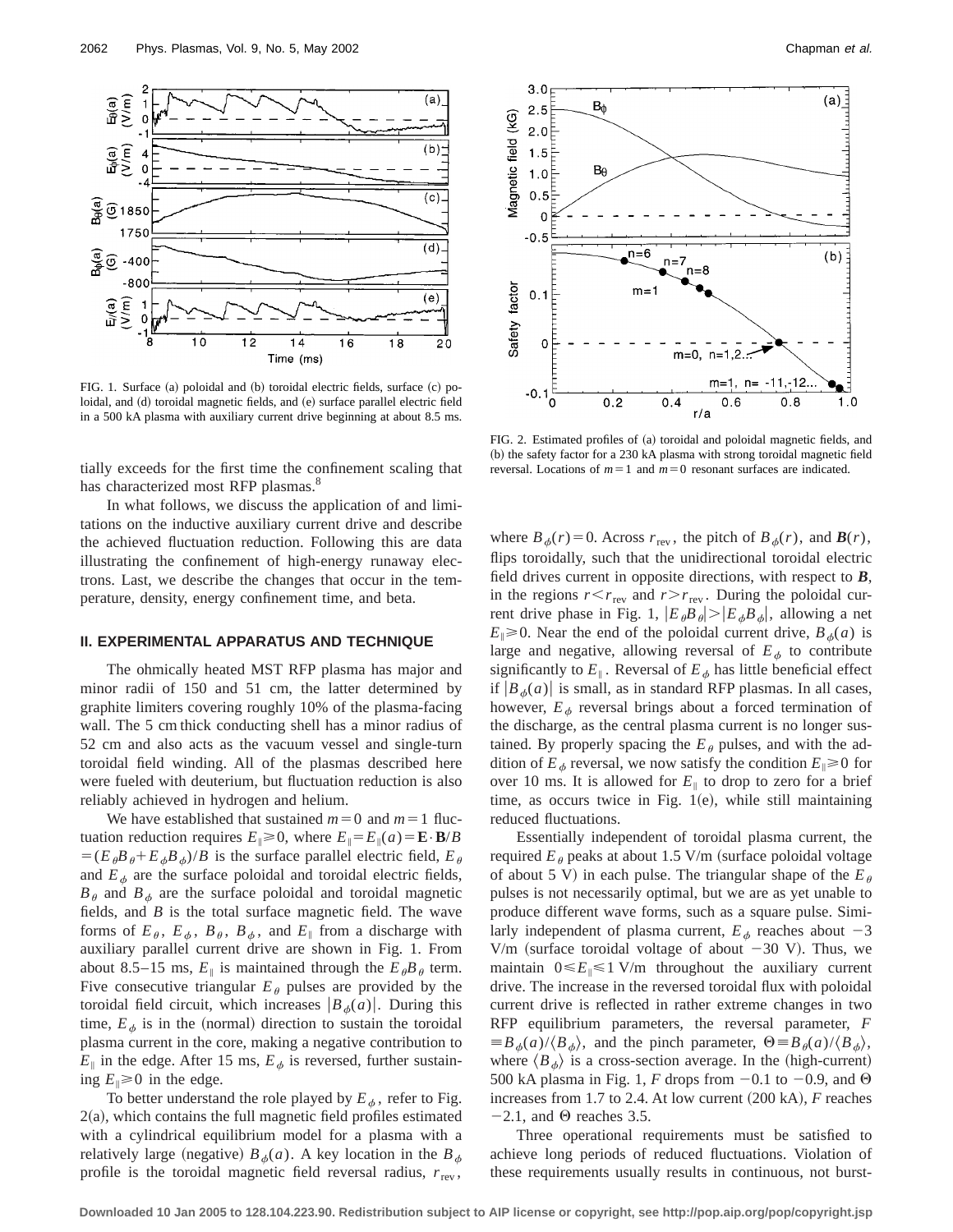like, increased  $m=0$  fluctuations lasting the duration of the auxiliary current drive. One requirement is that  $E_\theta$  not be too large, i.e., substantially in excess of the 1.5 V/m peak described above. Another requirement is that the current drive not begin within about 1 ms of sawtooth crashes, which correspond to a brief, global increase in fluctuations and transport. $^{10}$  To avoid crashes, we use a crash detection circuit that delays the start of the current drive until  $>1$  ms after a crash. Crashes occur less often after the toroidal plasma current has ramped up, so avoiding crashes during this time is simpler. However, large fluctuations are also triggered if the current drive is begun more than 1 to 2 ms after the peak of the plasma current. The reasons for these operational limitations are not yet established, but the latter two result in a few-ms-long time window for starting the auxiliary current drive.

There is also a soft density limit that increases weakly with plasma current. Just above the limit, discrete  $m=0$ bursts occur with regularity. Still higher density results in continuous  $m=0$  activity. In terms of the central lineaveraged density,  $\langle n_e \rangle$ , the limit ranges from  $8 \times 10^{18}$  m<sup>-3</sup>  $-1.1\times10^{19}$  m<sup>-3</sup> over a toroidal current range of 200–500 kA. Although we stop gas puffing before the current drive begins, the density still rises  $\sim$  50% with fluctuation reduction. We must, therefore, start the current drive with a density below the limit. Thorough wall conditioning (minimization of impurity influx) is also needed for fluctuation reduction, requiring a high-quality vacuum and pulsed discharge cleaning in helium, done overnight. Boronization $\mathbf{u}$  has also been used but is not required. Perhaps also related to minimization of impurity influx, we must also control the radial magneticfield error that grows to large amplitude at the vertical cut in the conducting shell.<sup>12</sup> At present, our error correction system is crude, allowing control of the error field for less than half the duration of the auxiliary current drive. We have found that minimization of the error at the start of the current drive is most essential, but this allows the error to grow large during fluctuation reduction. Substantial confinement improvement has been achieved in spite of this, but it is hoped that better error correction will result in further confinement improvement.

### **III. FLUCTUATION REDUCTION**

The magnetic fluctuations affected by the auxiliary current drive are resonant at various locations across the plasma. In Fig. 2(b) is the safety factor  $(q)$  profile calculated from the magnetic-field profiles in Fig. 2(a). In the core are  $m=1$ fluctuations, the largest having toroidal mode numbers *n*  $= 6 - 10$ . All  $m = 0$  modes ( $n = 1,2,3...$ ) are resonant at  $r_{\text{rev}}$ , where  $q = m/n = 0$ . Because of the large  $B_{\phi}(a)$  in these plasmas,  $m=1$  modes of relatively low *n* (but of a helicity opposite that of the core-resonant  $m=1$  modes) also become resonant. With current drive at 200 kA, where *F* reaches  $-2.1$ ,  $q(a)$  approaches  $-0.2$ , bringing  $m=1$  modes with *n*  $=$  -6, -7, -8... into resonance.

Differences between two 500 kA plasmas with auxiliary current drive, but with and without  $m=0$  activity, are illustrated in Fig. 3. In both plasmas, auxiliary current drive be-



FIG. 3. In two 500 kA plasmas with auxiliary current drive, (a) and (b) rms fluctuation in the toroidal magnetic field, including only  $m=0$ ,  $n=1-5$ modes, (c) and (d) rms fluctuation in the poloidal magnetic field, including only  $m=1$ ,  $n=6-15$  modes, (e) and (f) central electron temperature estimated from ratio of two x-ray intensities, calculated only when the x-ray intensity is nonzero, and  $(g)$  and  $(h)$  line radiation from neutral deuterium atoms. Oscillations in temperature due primarily to electronic noise in x-ray signals.

gins at about 8.5 ms. While there is essentially no  $m=0$ activity in the plasma on the right, Fig.  $3(b)$ , the plasma on the left exhibits discrete  $m=0$  bursts, Fig. 3(a). The bursts in this case occur due to the density slightly exceeding the soft limit, but the burst phenomenology is illustrative of that observed in previous current drive experiments, where the condition  $E_{\parallel}(a) \ge 0$  was not satisfied continuously. Along with each  $m=0$  burst is a corresponding increase in the  $m=1$ modes. Such an increase is not seen with all  $m=0$  bursts, but when it does occur, it usually follows the  $m=0$  increase. One also observes that the  $m=1$  modes fall off more slowly following each burst than do the  $m=0$  modes. Sustained m  $=$  1 reduction, such as that shown in Fig. 3(d), occurs only when  $m=0$  bursts are suppressed. Thus, control of edgeresonant instability is essential to the improved-confinement plasmas described here.

To illustrate the effect of the differing fluctuation behavior on the plasma core, we plot the central electron temperature,  $T_e(0)$ , estimated from the ratio of soft-x-ray signals measured through beryllium filters of different thickness, Figs.  $3(e)$  and  $3(f)$ . While there is no obvious response of  $T_e(0)$  to the bursts, the temperature on the left is held to about 800 eV, while the temperature on the right, with sustained fluctuation reduction, increases steadily. The difference in  $m=1$  fluctuation amplitudes probably plays a significant role in the temperature difference. To illustrate the effect of the  $m=0$  bursts (and their absence) on the plasma edge, we compare the radiation from neutral deuterium in Figs.  $3(g)$  and 3(h). The clear increases with each  $m=0$  burst on the left are absent on the right.

The plasma on the right in Fig. 3 represents a very recent advance in fluctuation reduction. In general, there is usually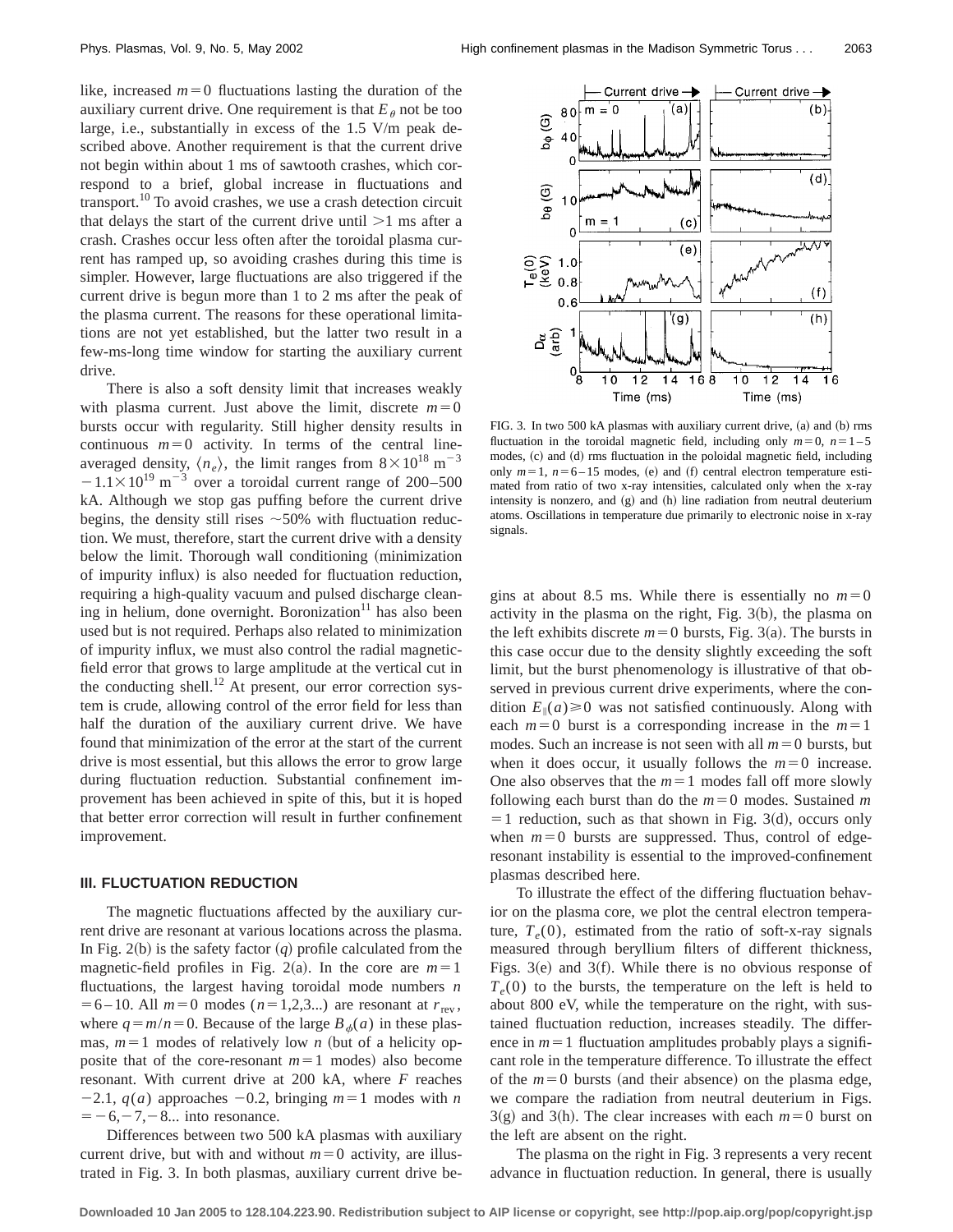

FIG. 4. From the plasma on the right in Fig. 3,  $(a)$  surface parallel electric field, (b) root-mean-square (rms) sum of  $m=0$  and  $m=1$  toroidal magnetic fluctuations with  $n=1-15$ , and (c) total radiated power (photons only). FIG. 5. From a 500 kA plasma with auxiliary current drive (a) surface

a few-ms (transition) phase with enhanced  $m=0$  activity following the start of auxiliary current drive. This delays the onset of fluctuation reduction, limiting the duration of the improved confinement and, e.g., the maximum achievable temperature and beta. This delay occurs when the current drive is begun during a standard-confinement MST plasma. The plasma on the right in Fig. 3 exhibits no such transition phase. The key difference here is that *spontaneous* improved confinement precedes the current drive. This is illustrated in Fig. 4, which contains data from the plasma on the right in Fig. 3. During the current drive, the toroidal magnetic fluctuations drop to around 25 G, and the radiated power drops to about 100 kW (such a low radiated power is achieved only during improved confinement). There is a similar reduction in these quantities for a brief period before the current drive begins, indicative of spontaneous improved confinement. Periods of spontaneous improved confinement, which can last up to 20 ms, are also characterized by  $m=0$  bursts and a reduction of magnetic fluctuations between bursts.<sup>7,13-15</sup> One burst occurs just as the current drive begins in Fig. 4. It is in 500 kA plasmas like this that we have achieved a central electron temperature of about 1.3 keV, discussed more below. Such especially long periods of reduced fluctuations are not yet reliably achieved at lower current and do not contribute to the 200 and 400 kA confinement data shown below.

Accompanying these global reductions in magnetic fluctuations is a global ten-fold reduction in electron density fluctuations.<sup>16</sup> There is also a reduction of electrostatic (potential) fluctuations in the plasma edge.<sup>7,15</sup> The relative contribution to improved energy confinement of magnetic and electrostatic fluctuation reduction remains to be determined.

## **IV. CONFINEMENT OF HIGH-ENERGY RUNAWAY ELECTRONS**

For the first time in an RFP, to our knowledge, the coreresonant magnetic fluctuations in the MST have been reduced to the point where high-energy runaway electrons can be confined. Evidence for the presence of these electrons lies in the emission of hard  $x$  rays  $(HXR)$ . In Fig. 5 is shown



parallel electric field, (b) rms sum of  $m=0$  and  $m=1$  toroidal magnetic fluctuations with  $n=1-15$ , and (c) hard-x-ray flux.

HXR emission during a plasma with auxiliary current drive and a period of reduced magnetic fluctuations. At about 11 ms, a period of sustained reduced magnetic fluctuations begins, and the x-ray emission increases steadily. This emission is measured with a CdZnTe solid-state detector with a line of sight through the plasma core. The detector is sensitive to photons with energies from 10 to 250 keV. The photons in the MST are emitted as bremsstrahlung and reflect the energy of the runaway electrons from which they were emitted.

Nonzero HXR emission is only observed during periods of reduced fluctuations. In standard MST plasmas, the toroidal electric field is at least 1 V/m, sufficient to generate runaway electrons. However, the runaway electrons are apparently lost very rapidly, preventing them from accelerating to high energy. In the plasma in Fig. 5, the electrons reach an energy of over 70 keV, shown in the energy spectrum in Fig. 6. We have observed HXR emission up to 100 keV in other plasmas. For electrons to accelerate to this energy requires well over 10 000 toroidal transits around MST, a total distance greater than 100 km. That such high-energy electrons can be confined may be an indication that there is at least a partial restoration of magnetic flux surfaces in the plasma core.



FIG. 6. Hard-x-ray energy spectrum from the plasma in Fig. 5.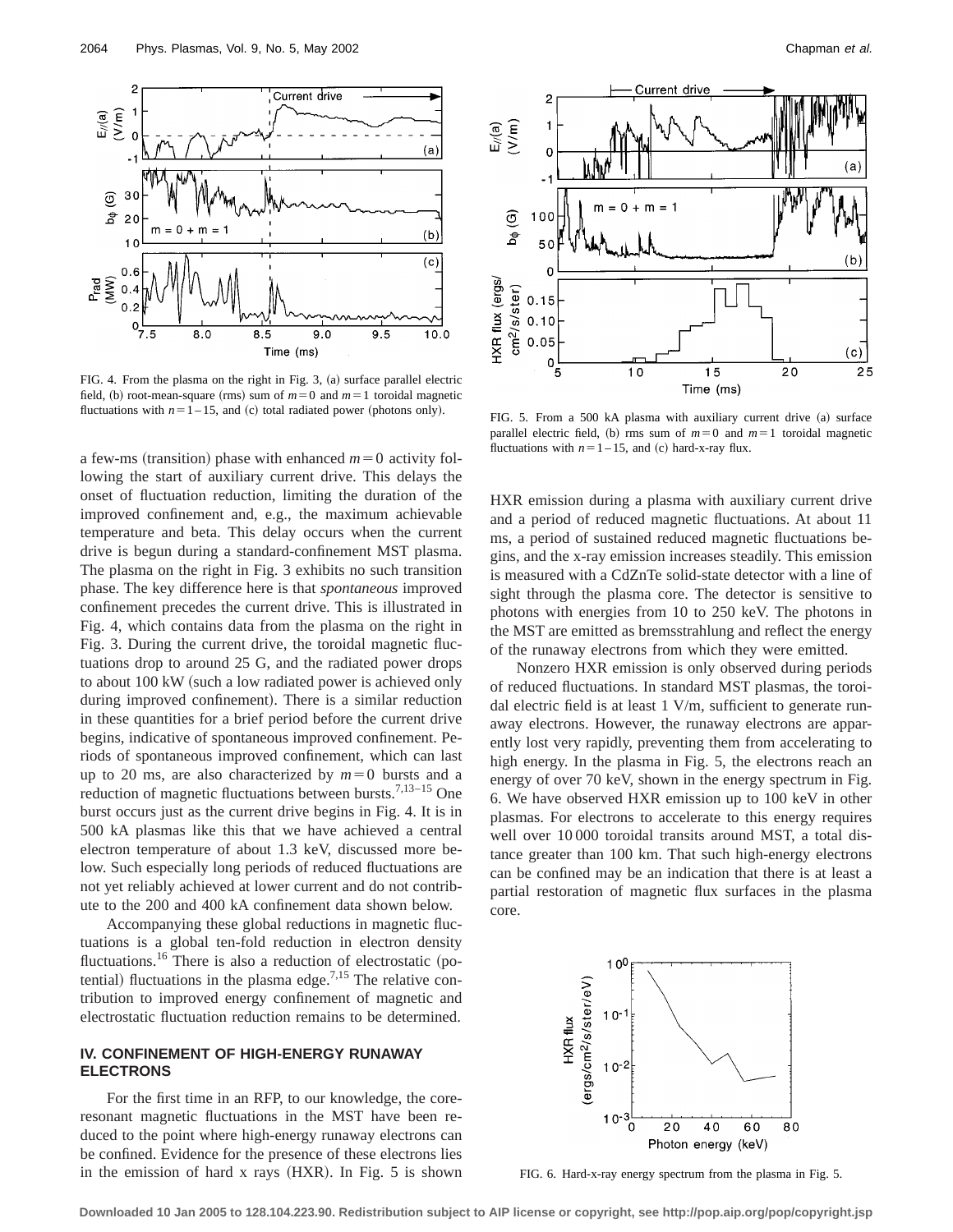

FIG. 7. Electron temperature profiles from standard- and improvedconfinement plasmas at three plasma currents with a central line-averaged density of (a)  $\sim 8 \times 10^{18}$  m<sup>-3</sup>, (b)  $1 \times 10^{19}$  m<sup>-3</sup>, and (c)  $9 \times 10^{18}$  m<sup>-3</sup>. The central temperatures at 500 kA are averages over more than ten shots, but the other 500 kA data points (within the dashed box) are averages over less than five shots.

## **V. CHANGES IN TEMPERATURE AND DENSITY**

With global fluctuation reduction, the electron temperature changes substantially, increasing in the core and decreasing in the edge. In contrast, the ion temperature changes little. The electron density profile flattens, sometimes to the point of becoming hollow, and like the edge temperature, the edge density also decreases. In this section, we compare plasmas with and without auxiliary current drive.

Electron temperature profiles from standard- and improved-confinement plasmas at three different plasma currents (and ohmic heating powers) are shown in Fig. 7. The data at  $\rho$ <0.9 were measured with a Thomson scattering diagnostic that provides  $T<sub>e</sub>$  at one location at one time in each plasma. The data at  $\rho$  > 0.9, Fig. 7(a), were measured with a Langmuir probe. The data at 200 and 400 kA are averages of measurements from many similar plasmas. At 500 kA, only the central-most data points are derived from many plasmas, but we include the other data points to show roughly how the profiles appear at this current. All three standard profiles were measured between sawtooth crashes at the peak of the plasma current when the plasma is hottest and densest. The three improved-confinement profiles were compiled at 18 ms in plasmas with long periods of reduced fluctuations. At all three currents,  $T_e(0)$  increases substantially with a steepening of  $T_e(r)$  in the region  $\rho > 0.6$ . There is also a simultaneous decrease in the edge temperature, Fig.  $7(a)$ , measurable only at low current and shown in more detail below.



FIG. 8. (a) Surface parallel electric field and (b) central electron temperature from the 500 kA plasma on the right in Fig. 3, and (c) central  $C^{+6}$  ion temperature compiled from many similar 500 kA shots.

The central temperature reaches 1.28 keV in the 500 kA improved-confinement case. This is the first time that  $T_e$  in a reversed-field-pinch plasma has exceeded 1 keV. The former largest shot-averaged RFP electron temperature, 860 eV, was achieved in standard plasmas in the TPE-1RM15 device.<sup>17</sup> The MST temperature was achieved with a significantly lower (estimated) ohmic input power than in TPE-1RM15. Assuming a resistive loop voltage of 5 V in the MST plasmas, consistent with data for lower-current improvedconfinement plasmas in Table I (discussed below), the total electron heating power is 2.5 MW at 500 kA. Using data from Ref. 17, and accounting for differences in plasma volume and electron density, one estimates that the heating power per electron in these MST plasmas is about 25 times lower than it was in TPE-1RM15, emphasizing the role of reduced electron energy loss in the MST, discussed more in the next section.

While  $T_e$  evolves significantly with fluctuation reduction, the ion temperature,  $T_i$ , does not. The time evolution of  $T_i(0)$ , compiled point by point from many similar 500 kA improved-confinement plasmas, is shown in Fig. 8. This is the temperature of  $C^{+6}$  ions, measured by charge exchange recombination spectroscopy.18 The temperature of the majority ions (deuterons), measured by Rutherford scattering,<sup>19</sup> behaves similarly. Also plotted from a single plasma are  $E_{\parallel}(a)$  and  $T_e(0)$ . Standard- and improved-confinement  $T_i$ profiles are shown in Fig. 9. Similar to the  $T_e$  profiles, the improved-confinement  $T_i$  profile is flat in the core with a steep gradient near  $\rho \sim 0.6$ .

The electron density profile flattens considerably with fluctuation reduction. In Fig. 10 we compare density profiles from 500 kA standard- and improved-confinement plasmas, measured with an 11-chord interferometer. These profiles are 1 ms time averages, and there is no gas puffing in either case. This flattening with fluctuation reduction is observed to a varying degree at all plasma currents.

While  $n_e$  and  $T_e$  increase in the plasma core with fluctuation reduction, they decrease in the edge. In Fig. 11 are edge profiles of  $n_e$  and  $T_e$  measured with a Langmuir probe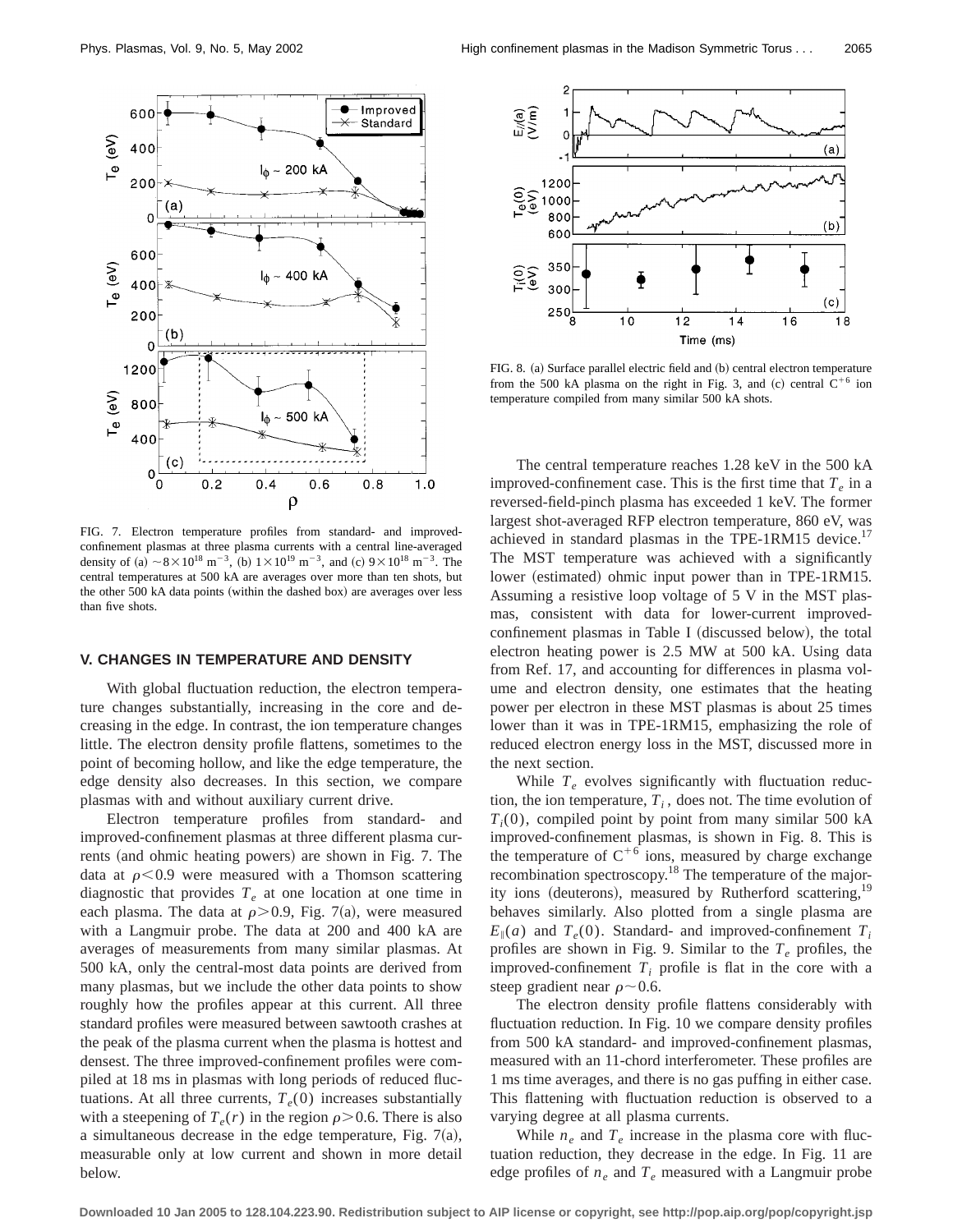

FIG. 9.  $C^{+6}$  ion temperature profiles in 500 kA standard- and improvedconfinement plasmas.

in 200 kA standard- and improved-confinement plasmas with the same  $\langle n_e \rangle$  and no gas puffing. Both  $n_e$  and  $T_e$  decrease soon after the onset of fluctuation reduction and remain roughly constant thereafter.

## **VI. CONFINEMENT IMPROVEMENT**

The estimated energy confinement time,  $\tau_E \equiv W_{th}/(P_{oh})$  $-dW_{th}/dt$ ), increases by up to a factor of ten with fluctuation reduction. Here,  $W_{\text{th}} = (\frac{3}{2}) \int (n_e T_e + n_i T_i) dV$  is the volume-integrated plasma thermal energy,  $n_i$  is the ion density, and  $P_{\text{oh}}$  is the ohmic input power. The energy confinement time and its constituents are compared in Table I for standard- and improved-confinement plasmas at  $\sim$ 200 and  $\sim$  400 kA. We do not yet have sufficient data to calculate confinement parameters in 500 kA plasmas. At 390 kA,  $\tau_E$  is estimated to reach 8.8 ms. At 210 kA it reaches 10.1 ms, the largest value yet achieved in the RFP and a tenfold increase over the MST standard 1 ms, which is a time average including the time between and during sawtooth crashes. The corresponding global electron thermal diffusivity  $\equiv a^2/6\tau_E$ drops from about 45 to 5  $\text{m}^2$ /s. The estimated global electron particle confinement time, measured at 210 kA, increases eightfold, from  $0.6$  to  $4.7 \text{ ms}$ .<sup>16</sup>

Although the density increases with improved confinement, standard- and improved-confinement plasmas are com-



FIG. 10. Electron density profiles from standard- and improved-confinement 500 kA plasmas. The profiles shown do not extend to the plasma boundary.



FIG. 11. Edge profiles of electron  $(a)$  density and  $(b)$  temperature from 200 kA standard- and improved-confinement plasmas with the same lineaveraged density. Plasma boundary at 51 cm.

pared at similar densities by applying auxiliary current drive to plasmas with an initially reduced density. The central electron temperatures listed in Table I are extracted from the profiles in Fig. 7. The central ion temperature in the plasmas summarized in Table I was measured with Rutherford scattering. In the 210 and 430 kA standard plasmas,  $T_i(0)$  $= (0.75)T<sub>e</sub>(0)$ . In 210 kA improved-confinement plasmas,  $T_i(0)=(0.3)T_e(0)$ , while at 390 kA,  $T_i(0)=(0.5)T_e(0)$ . Lacking  $T_i$  profile measurements (partial profiles are available only in the recent  $500$  kA plasmas), we assume the above ratios for the ion temperature profile, e.g.,  $T_i(r)$  $=$  (0.75) $T_e(r)$  in standard plasmas. In these lower current plasmas, as in the 500 kA plasmas,  $T_i(0)$  changes little with fluctuation reduction. This may reflect an improvement in ion energy confinement, since at least one source of ion energy is expected to drop with improved confinement. In standard plasmas, the ions are heated via collisions with electrons and via an additional anomalous mechanism, the physics of which is not established but which is commonly linked to magnetic fluctuations.<sup>20</sup> With fluctuation reduction, the anomalous heat input is expected to drop.

TABLE I. Parameters, defined in the text, from discharges with standard and improved confinement. Standard data measured between sawtooth crashes, except for  $\tau_E$ , where values between crashes and including crashes are shown. Improved-confinement  $\langle n_e \rangle$ ,  $T_e(0)$ ,  $\beta_{\text{tot}}$ , and  $\beta_\theta$  quoted at 18 ms, when they peak, while  $dW_{th}/dt$  quoted from 16 to 18 ms, and  $P_{oh}$  and  $\tau_E$ quoted at 17 ms, with an estimated uncertainty of  $+/-2.5$  ms for  $\tau_E$ .

|                                                           | Standard | Imp. | Standard | Imp. |
|-----------------------------------------------------------|----------|------|----------|------|
| $I_{\phi}$ (kA)                                           | 210      | 210  | 430      | 390  |
| $\langle n_e \rangle$ (10 <sup>19</sup> m <sup>-3</sup> ) | 0.8      | 0.7  | 1.0      | 1.0  |
| $T_e(0)$ (eV)                                             | 200      | 600  | 400      | 792  |
| $dW_{\text{th}}/dt$ (MW)                                  | $\Omega$ | 0.47 | $\Omega$ | 0.55 |
| $P_{\text{oh}}$ (MW)                                      | 2.0      | 1.0  | 4.0      | 2.0  |
| $\tau_F$ (ms)                                             | 1.4/1.0  | 10.1 | 1.6/1.0  | 8.8  |
| $\beta_{\rm tot}$ (%)                                     | 9.0      | 15.4 | 4.8      | 10.7 |
| $\beta_{\theta}$ (%)                                      | 9.0      | 18.1 | 4.8      | 11.8 |

**Downloaded 10 Jan 2005 to 128.104.223.90. Redistribution subject to AIP license or copyright, see http://pop.aip.org/pop/copyright.jsp**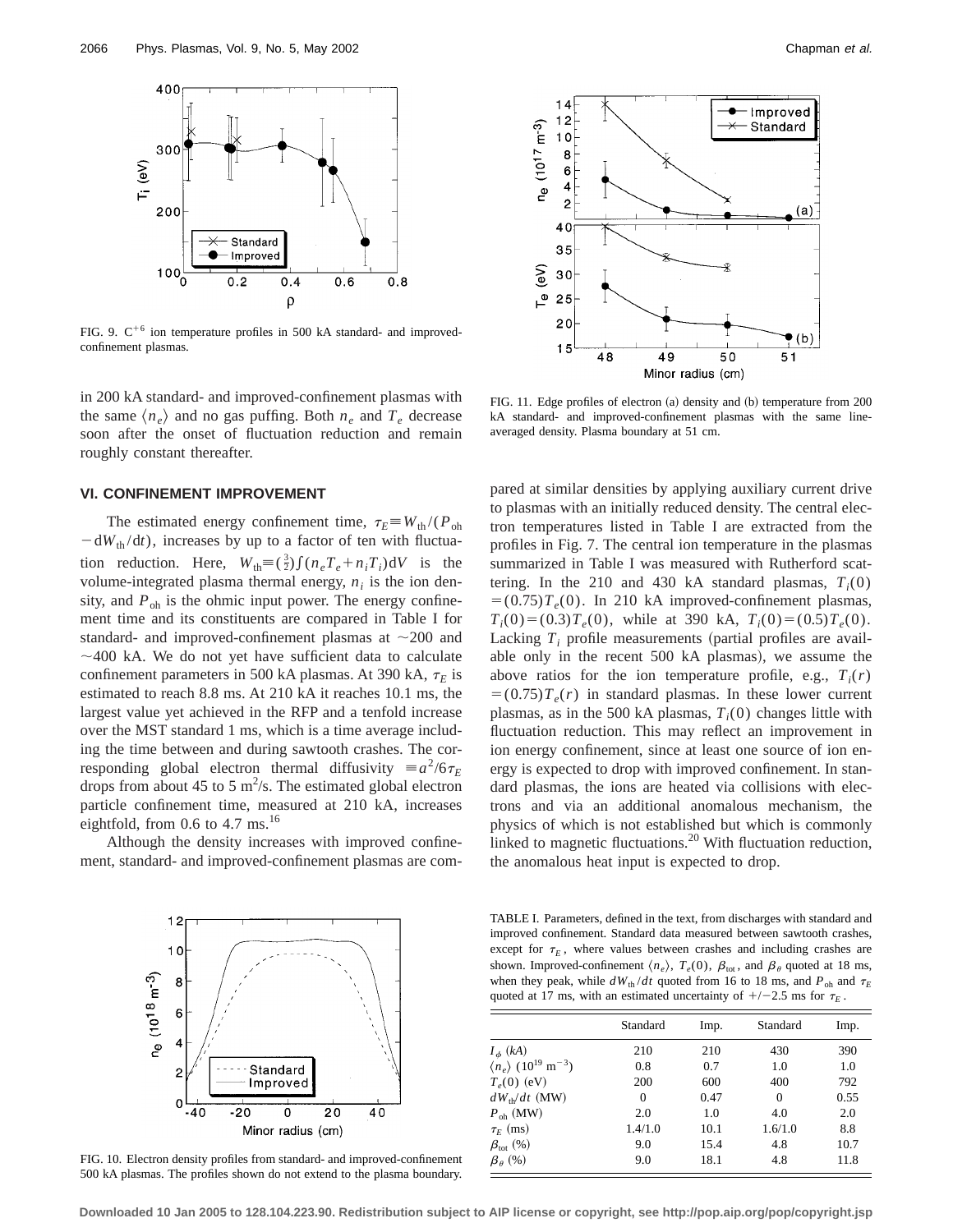The ohmic input power drops by a factor of 2 with improved confinement (Table I). In standard plasmas,  $P_{oh}$  is calculated through global power balance, where  $P_{oh} \equiv P_{in}$  $-\frac{dW_m}{dt}$ ,  $P_{in}$  is the total input power, and  $W_m$  is the magnetic energy stored in the plasma. The total input power is the accurately measured Poynting flux at the plasma surface, and the relatively small  $dW_m/dt$  is obtained from equilibrium modeling using measurements of the surface magnetic field. In the improved-confinement plasmas described here,  $dW_m/dt \sim P_{in}$ , and we lack the magnetic-field profile data required to accurately resolve the difference between these two terms. Thus, we estimate  $P_{oh}$  for improved confinement through the volume integral  $\int \eta J^2 dV$ , where *J* is the current density,  $\eta \propto Z/T_e^{3/2}/(1-f_t)$  is the plasma resistivity, *Z* is calculated from  $Z_{\text{eff}}$ , the mean ionic charge, and  $f_t$  is the trapped particle fraction.  $J$  and  $f_t$  are estimated at a single point in time with  $MSTFit^{21}$  a toroidal equilibrium code whose calculations are constrained by measurements of, e.g., the pressure profile, the edge current profile, and the on-axis magnetic field (the latter measured with a motional-Starkeffect diagnostic $^{18}$ ).

As an estimate of  $Z_{\text{eff}}$  in improved-confinement plasmas, we adopt a value estimated in standard plasmas from a comparison of *P*oh calculated through power balance and  $\int \eta J^2 dV$  calculated with MSTFit. For example, we know from power balance that  $P_{oh}$ =4.0 MW at 430 kA in standard plasmas (Table I). MSTFit requires  $Z_{\text{eff}}=2.0$ , assumed spatially constant, to arrive at  $\int \eta J^2 dV = 4.0 \text{ MW}$ . The same comparison for the 210 kA standard plasmas yields Z<sub>eff</sub> slightly lower than 2.0. This value is consistent with an upper-bound estimate of the central  $Z_{\text{eff}}$  provided by the Rutherford-scattering diagnostic. For the improvedconfinement plasmas, we thus assume  $Z_{\text{eff}}$ =2.0 for both 210 and 390 kA.

The total beta,  $\beta_{\text{tot}} \equiv 2\mu_0 \left[ \int (n_e T_e + n_i T_i) \mathrm{d}V / \int \mathrm{d}V \right] / B^2(a)$  is shown in Table I. The poloidal beta,  $\beta_{\theta}$ , is similarly defined but with  $B^2(a)$  replaced by  $B^2_{\theta}(a)$ . In standard plasmas,  $B_{\theta}(a) \ge B_{\phi}(a)$ , and  $\beta_{\theta} \approx \beta_{\text{tot}}$ , but in plasmas with auxiliary poloidal current drive,  $B_{\phi}(a)$  becomes significant, and  $\beta_{\theta}$  $\beta_{\text{tot}}$ . With improved confinement, both  $\beta_{\text{tot}}$  and  $\beta_{\theta}$  increase substantially. The improved-confinement betas at 210 kA are the largest yet achieved in the MST. We are as yet unable to quantify the energy stored in the runaway electrons. Without inclusion of this data, our quoted values of  $\beta$ , and possibly  $\tau_E$ , are underestimates.

The  $\tau_E$  of 10 ms at 210 kA significantly exceeds for the first time the scaling prediction of Connor and Taylor, where  $\tau_E$  increases at constant beta and scales as  $a^2 I_{\phi}^3 / N^{3/2}$ , where  $N = \pi a^2 \langle n_e \rangle$  is the line density. This scaling is derived assuming that resistive fluid turbulence (g-modes) limits RFP energy confinement. $^{22}$  In Fig. 12 are confinement data from different RFP devices. Most of these data were taken from Table I in Ref. 23, but the datum for TPE-1RM20 was taken from Ref. 24, and the data for the MST  $(a-e)$  are from the plasmas described in this paper and from the previously reported improved-confinement plasmas.<sup>5,6</sup> The diagonal line is the best fit to the data listed in Ref. 23,  $\tau_E$  $=10.2(a^2I_\phi^3/N^{3/2})$ . The previously achieved confinement times in the RFP have fallen on or somewhat below the



FIG. 12. Confinement results from various RFP devices and (a) MST 210 kA standard, (b) MST 430 kA standard, (c) previous MST 340 kA improved confinement, (d) present MST 390 kA improved confinement, and (e) present MST 210 kA improved confinement.

prediction of Connor–Taylor. In fact,  $\tau_E$  in standard MST plasmas is essentially constant versus current and density. Hence, the achieved confinement increasingly diverges from the scaling as  $I_{\phi}$  increases. The assumption of confinement limited by resistive, pressure-driven fluid turbulence has not been verified experimentally. The fact that improvedconfinement MST plasmas now exceed the scaling indicates that either the scaling is not generally valid or possibly that the assumed limiting turbulence has been reduced.

Another confinement scaling,  $\tau_E = (1.9$  $\times 10^{-5}$ ) $a^{1.4}\mu^{0.29}Z_{\text{eff}}$ <sup>-0.42</sup>*I*<sub>φ</sub><sup>0.34</sup> was recently derived from nonlinear magnetohydrodynamic simulations of RFP plasmas without auxiliary current drive in which the coreresonant  $m=1$  magnetic fluctuations limit confinement.<sup>25</sup> Here,  $\mu$  is the ion to proton mass ratio, and " $Z_{\text{eff}}$ " is meant to represent the *Z* in Spitzer resistivity. The scaling is derived from a time average including sawtooth crashes, which were observed in the simulation. For MST plasmas,  $\tau_E = (9.1)$  $310^{-6}$ ) $Z_{\text{eff}}$ <sup>-0.42</sup> $I_{\phi}$ <sup>0.34</sup> $\approx$  0.5 ms at 200 kA and 0.6 ms at 400 kA. These values are within a factor of 2 of the 1 ms experimental estimate for standard plasmas (Table I), and the scaling captures the essential independence of  $\tau_E$  on  $I_{\phi}$ . As expected, the scaling prediction is significantly exceeded by the MST confinement times achieved with current drive and magnetic fluctuation reduction.

### **VII. SUMMARY AND CONCLUDING DISCUSSION**

With the realization that edge-resonant  $m=0$  instability has previously limited confinement improvement, we have developed a technique to control this instability, leading to relatively long periods of reduced fluctuations. This fluctuation reduction allows confinement of high-energy runaway electrons, possibly indicating restoration of magnetic flux surfaces in the plasma core. The fluctuation reduction has also resulted in an increase in the core electron temperature with a steepening of the temperature gradient in the outer region of the plasma. At 500 kA, the central electron temperature reaches nearly 1.3 keV, representing the first time the temperature in an RFP has exceeded 1 keV. At 200 kA, the total beta reaches about 15% with an estimated energy confinement time of about 10 ms, which is a tenfold increase